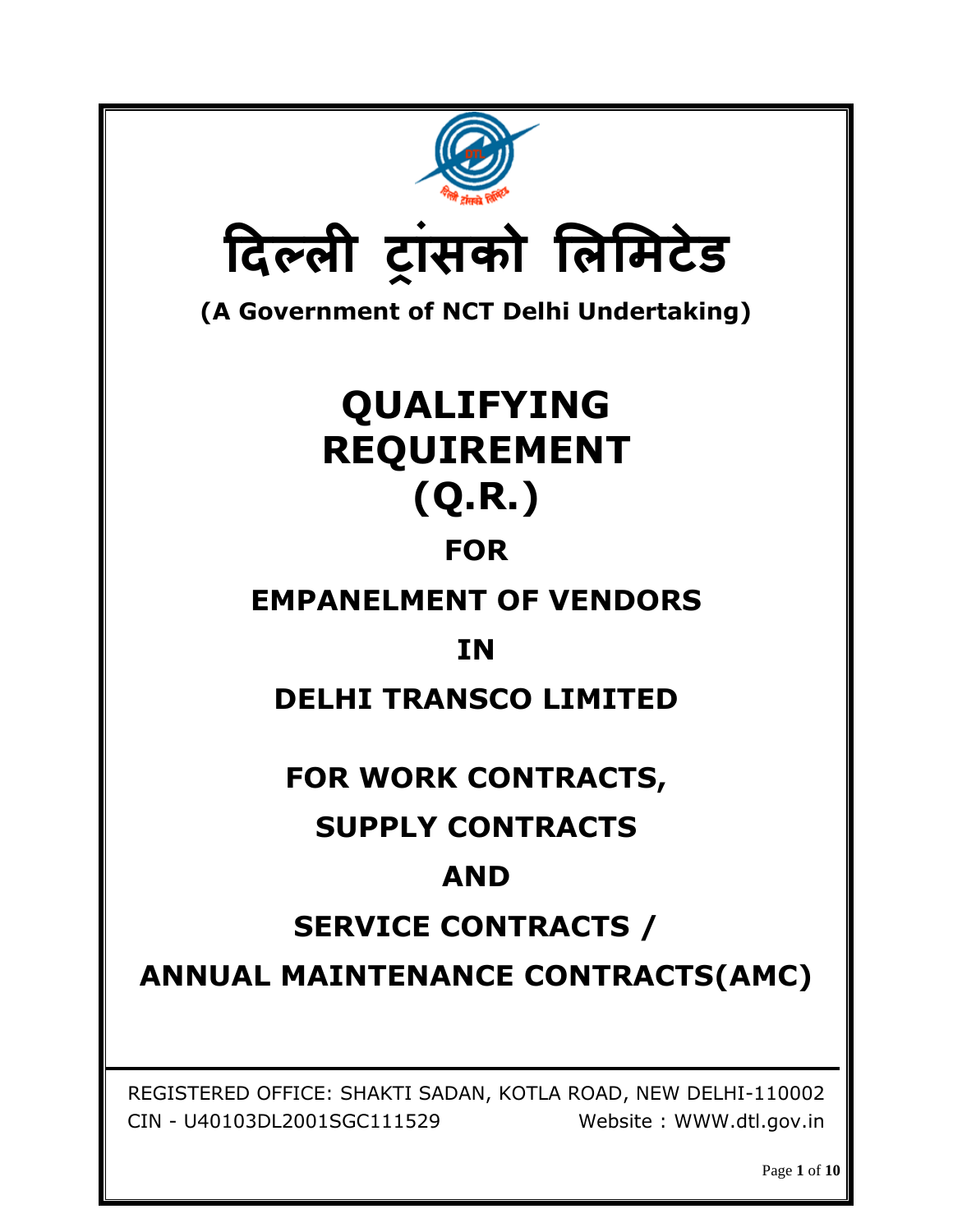## **5. QUALIFYING REQUIREMENT:**

**5.1 The qualifying requirement for Electrical Supply Manufacturer [EE-SUP] to be followed for empanelment of vendors in DTL shall be as under:**

### **a) Technical Experience: Manufacturer - Category : [EE-SUP]**

The expression of interest for Vendor empanelment can be submitted by Equipment Manufacturers/Original Equipment Supplier/ Contractors/ Erectors/ Service Providers. Vendor should have manufactured and supplied following items as per Qualifying requirement mentioned against each.

i) **Circuit Breaker** : Vendor Should have manufactured and supplied minimum quantity of Circuit Breakers as mentioned against each voltage class during the last 05 years and at least 25% of the supplied quantity should be in successful operation for the last 02 years from last day of month previous to the one in which applications are invited for vendor empanelment. The Performance certificate shall be submitted by the vendor issued by the various Power utilities to which the Circuit Breakers have been supplied.

| 1. 400 kV |                          | 03 Nos. |
|-----------|--------------------------|---------|
| 2. 220 kV | $\overline{\phantom{0}}$ | 06 Nos. |
| 3. 66 kV  |                          | 15 Nos. |
| 4.33 kV   |                          | 25 Nos. |
| 5. 11 kV  |                          | 30 Nos. |

ii) **Current Transformer (CT)** : Vendor Should have manufactured and supplied minimum quantity of Current Transformer as mentioned against each voltage class during the last 05 years and at least 25% of the supplied quantity should be in successful operation for the last 02 years from last day of month previous to the one in which applications are invited for vendor empanelment. The Performance certificate shall be submitted by the vendor issued by the various Power utilities to which the Current Transformers have been supplied.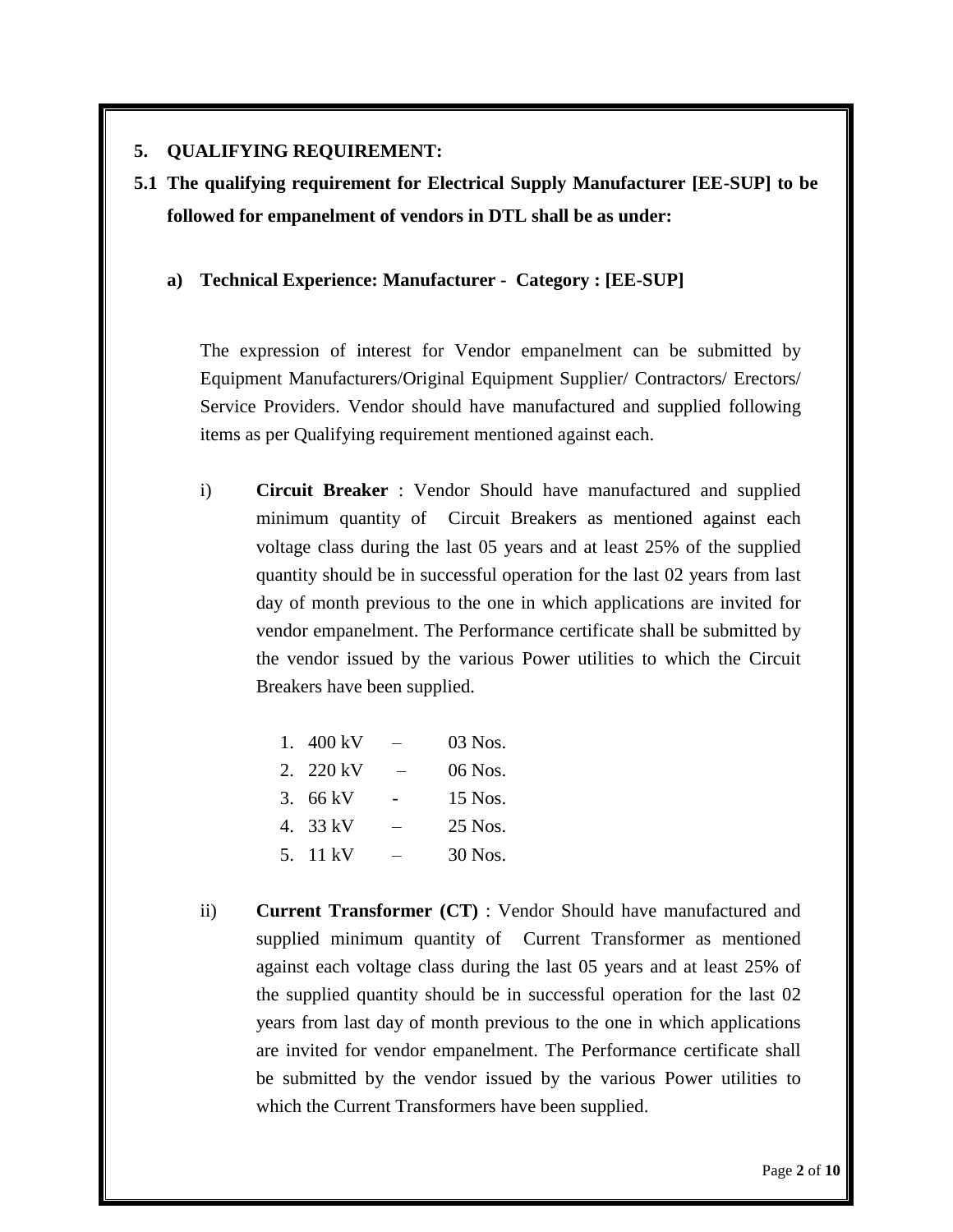| 1. $400 \text{ kV}$ | 15 Nos.      |
|---------------------|--------------|
| 2. 220 kV           | 30 Nos.      |
| 3. $66 \text{ kV}$  | 100 Nos.     |
| 4. 33 kV            | 250 Nos.     |
| 5. 11 kV            | 400 Nos. $*$ |

\*Actual quantity derived is 800 Nos. However, considering the better participation of bidders, the requisite quantity has been reduced to half i.e. 400 Nos.

iii) **Lightening Arrester (LA) / Surge Arrester** : Vendor Should have manufactured and supplied minimum quantity of Lightening Arrester (LA) / Surge Arrester as mentioned against each voltage class during the last 05 years and at least 25% of the supplied quantity should be in successful operation for the last 02 years from last day of month previous to the one in which applications are invited for vendor empanelment. The Performance certificate shall be submitted by the vendor issued by the various Power utilities to which the Lightening Arresters(LA)/Surge Arresters have been supplied.

| 1. 390 kV | 60 Nos.     |
|-----------|-------------|
| 2. 216 kV | 150 Nos.    |
| 3. 198 kV | 150 Nos.    |
| 4.60 kV   | 300 Nos.    |
| 5. 30 kV  | $650$ Nos.* |

\*Actual quantity derived is 1300 Nos. However, considering the better participation of bidders, the requisite quantity has been reduced to half i.e. 650 Nos.

iv) **Capacitive Voltage Transformer (CVT)** : Vendor Should have manufactured and supplied minimum quantity of Capacitive Voltage Transformer (CVT) as mentioned against each voltage class during the last 05 years and at least 25% of the supplied quantity should be in successful operation for the last 02 years from last day of month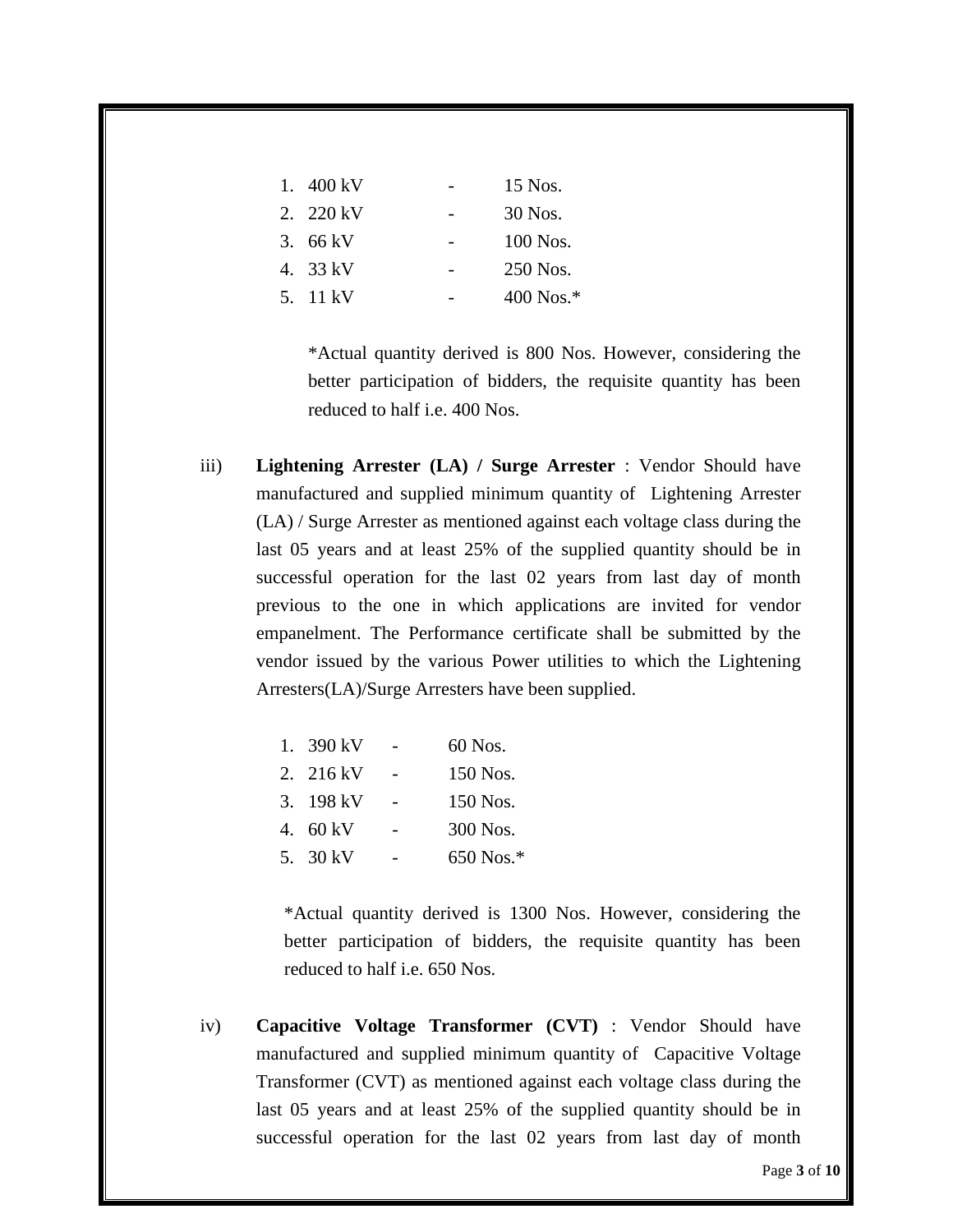previous to the one in which applications are invited for vendor empanelment. The Performance certificate shall be submitted by the vendor issued by the various Power utilities to which the Capacitive Voltage Transformers (CVT) have been supplied.

| $\mathbf{1}$ | – 400 kV | - | 20 Nos. |
|--------------|----------|---|---------|
|              | 2 220 kV |   | 30 Nos. |

**V) Potential Transformer (PT)** : Vendor Should have manufactured and supplied minimum quantity of Potential Transformer (PT)as mentioned against each voltage class during the last 05 years and at least 25% of the supplied quantity should be in successful operation for the last 02 years from last day of month previous to the one in which applications are invited for vendor empanelment. The Performance certificate shall be submitted by the vendor issued by the various Power utilities to which the Potential Transformers(PT) have been supplied.

| 1. 220 kV          | 30 Nos.     |
|--------------------|-------------|
| 2. $66 \text{ kV}$ | 60 Nos.     |
| 3. 33 kV           | 350 Nos.    |
| 4. 11 kV           | $400$ Nos.* |

\*Actual quantity derived is 800 Nos. However, considering the better participation of bidders, the requisite quantity has been reduced to half i.e. 400 Nos.

**VI) Isolator with or without E/S** : Vendor Should have manufactured and supplied minimum quantity of Isolator with or without E/Sas mentioned against each voltage class during the last 05 years and at least 25% of the supplied quantity should be in successful operation for the last 02 years from last day of month previous to the one in which applications are invited for vendor empanelment. The Performance certificate shall be submitted by the vendor issued by the various Power utilities to which the Isolator with or without E/S have been supplied.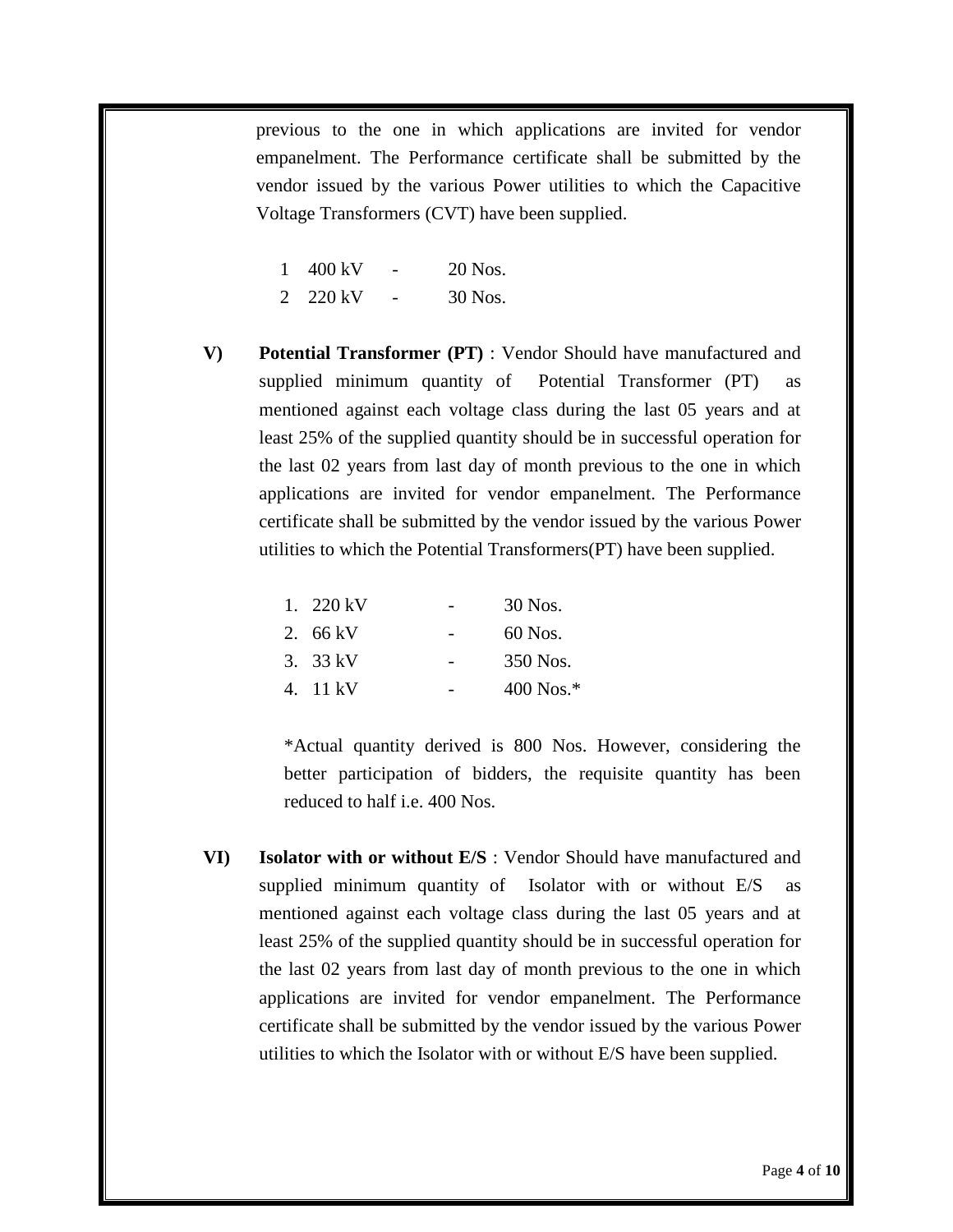| 1. $400 \text{ kV}$ | 10 Nos. |
|---------------------|---------|
| 2. 220 kV           | 25 Nos. |
| 3.66 kV             | 50 Nos. |
| 4. 33 kV            | 75 Nos. |

**VII) Polymer Insulator String (210/160/90 KN)** : Vendor Should have manufactured and supplied minimum quantity of Polymer Insulator String (210/160/90 KN) as mentioned against each voltage class during the last 05 years and at least 25% of the supplied quantity should be in successful operation for the last 02 years from last day of month previous to the one in which applications are invited for vendor empanelment. The Performance certificate shall be submitted by the vendor issued by the various Power utilities to which the Polymer Insulator Strings have been supplied.

| 1.400 kV  | $\overline{\phantom{0}}$ | 1000 Nos. |
|-----------|--------------------------|-----------|
| 2. 220 kV |                          | 1500 Nos. |
| 3.66 kV   |                          | 2000 Nos. |

#### **VIII) Conductor** :

**ACSR Conductor** : - Vendor Should have manufactured and supplied minimum kilometre length of ACSR Conductor as mentioned against each voltage class during the last 05 years and at least 25% of the supplied quantity should be in successful operation for the last 02 years from last day of month previous to the one in which applications are invited for vendor empanelment. The Performance certificate shall be submitted by the vendor issued by the various Power utilities to which the ACSR Conductor have been supplied.

|   | 400 kV           | 20 km. |
|---|------------------|--------|
| 2 | $220 \text{ kV}$ | 30 km. |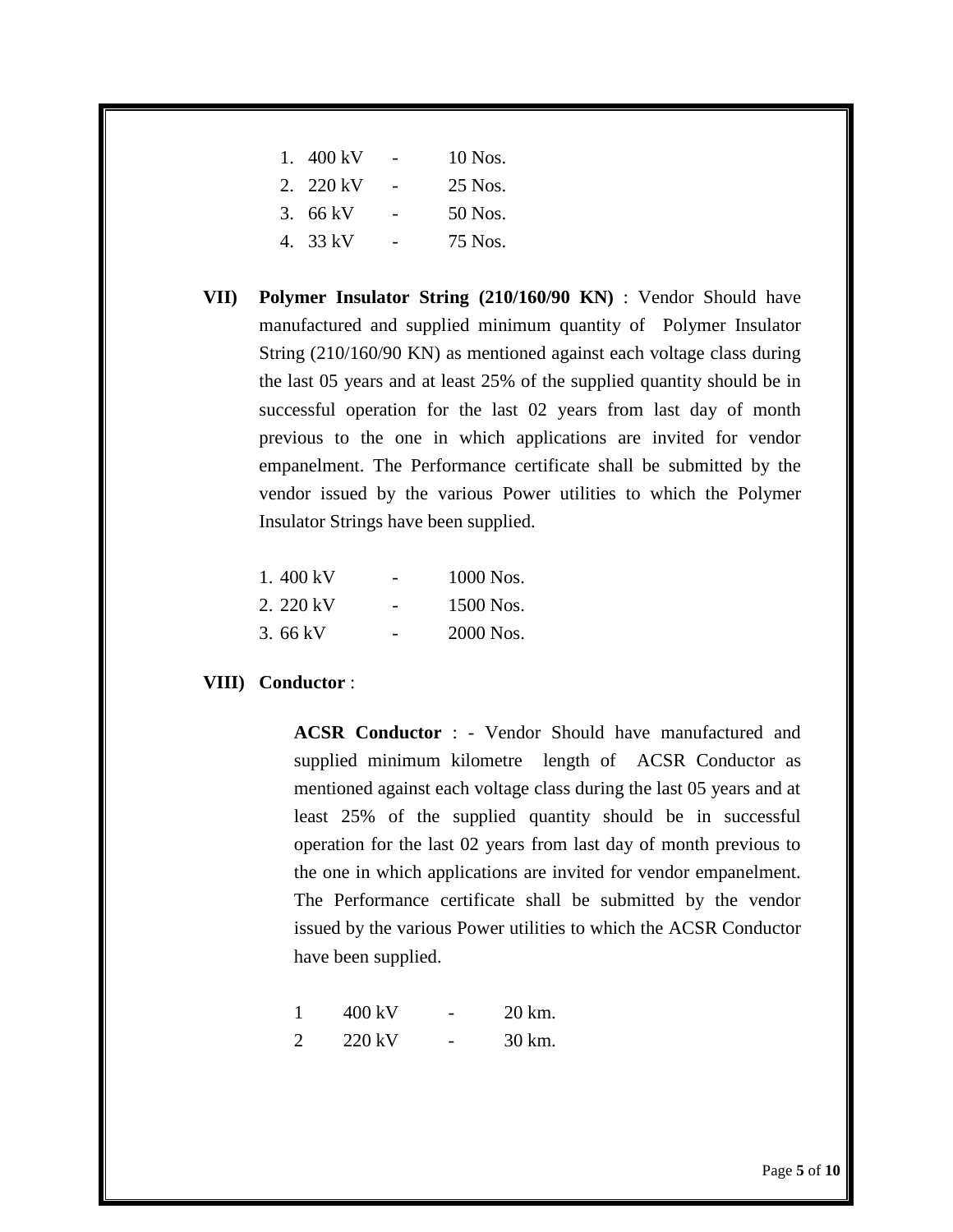**IX) Power Cable** : Vendor Should have manufactured and supplied minimum kilometre length of Power Cable as mentioned against each voltage class / size during the last 05 years and at least 25% of the supplied quantity should be in successful operation for the last 02 years from last day of month previous to the one in which applications are invited for vendor empanelment. The Performance certificate shall be submitted by the vendor issued by the various Power utilities to which the Power Cable have been supplied.

|                | 66 kV (1000/630 sq.mm)     | 5 km.             |
|----------------|----------------------------|-------------------|
| 2              | 33 kV (400 sq.mm)          | 5 km.             |
| $\mathcal{R}$  | 11 kV (1000/300/150 sq.mm) | 10 km.            |
| $\overline{A}$ | LT(300 sq.mm.)             | 10 km.            |
| .5             | LT(50 sq.mm.)              | 50 km.            |
| 6              | LT(25 sq.mm.)              | $100 \mathrm{km}$ |

- **X) Control Cable** : Vendor Should have manufactured and supplied minimum kilometre length of Control Cable as mentioned against each size during the last 05 years and at least 25% of the supplied quantity should be in successful operation for the last 02 years from last day of month previous to the one in which applications are invited for vendor empanelment. The Performance certificate shall be submitted by the vendor issued by the various Power utilities to which the Control Cable have been supplied.
	- 1. 10/2.5 sq.mm. 50 km.
	- 2. 6/2.5 sq.mm. 60 km.
- **XI) LT Transformer(11/.433 kV)** : Vendor Should have manufactured and supplied minimum 10 LT Transformers during the last 05 years and at least 25% of the supplied quantity should be in successful operation for the last 02 years from last day of month previous to the one in which applications are invited for vendor empanelment. The Performance certificate shall be submitted by the vendor issued by the various Power utilities to which the LT Transformers have been supplied.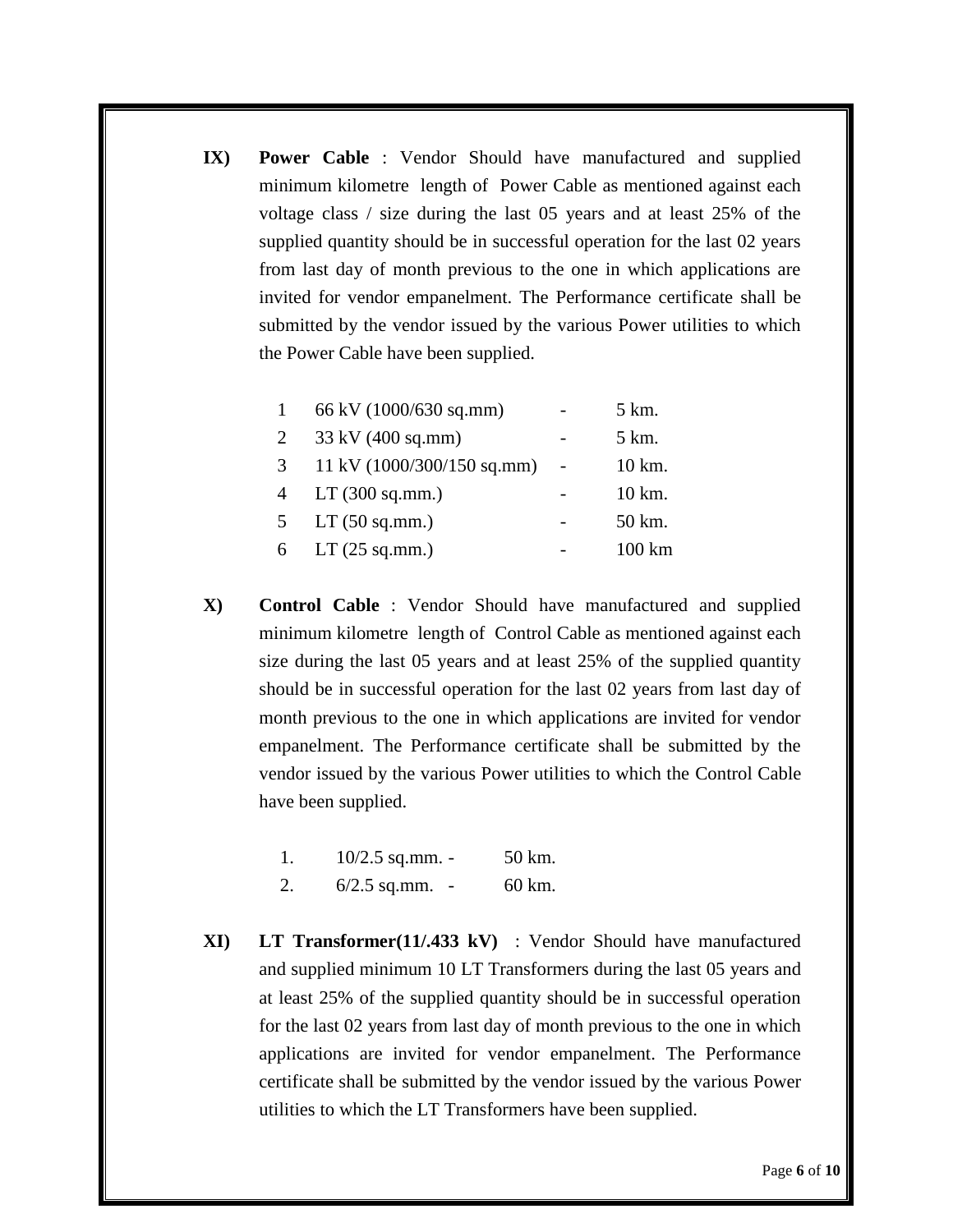**XII) Battery Bank 220V / 50V / 48V**: Vendor Should have manufactured and/or supplied minimum quantity of Battery Bank as mentioned against each voltage class during the last 05 years and at least 25% of the supplied quantity should be in successful operation for the last 02 years from last day of month previous to the one in which applications are invited for vendor empanelment. The Performance certificate shall be submitted by the vendor issued by the various Power utilities to which the Battery Banks have been supplied.

|    | 220 V   | 15 Nos. |
|----|---------|---------|
| 2. | 50/48 V | 30 Nos. |

**XIII) Battery charger** : Vendor Should have manufactured and/or supplied minimum quantity of Battery Charger as mentioned against each voltage class during the last 05 years and at least 25% of the supplied quantity should be in successful operation for the last 02 years from last day of month previous to the one in which applications are invited for vendor empanelment. The Performance certificate shall be submitted by the vendor issued by the various Power utilities to which the Battery chargers have been supplied.

| 220 V   | - | 15 Nos. |
|---------|---|---------|
| 50/48 V | - | 25 Nos. |

**XIV) OPGW** : Vendor Should have manufactured and supplied minimum kilometre length of OPGW as mentioned against each size during the last 05 years and at least 25% of the supplied quantity should be in successful operation for the last 02 years from last day of month previous to the one in which applications are invited for vendor empanelment. The Performance certificate shall be submitted by the vendor issued by the various Power utilities to which the OPGW have been supplied.

| 48 Fibre DWSM | 40 km. |
|---------------|--------|
|               |        |

 $2.$  24 Fibre DWSM  $-$  60 km.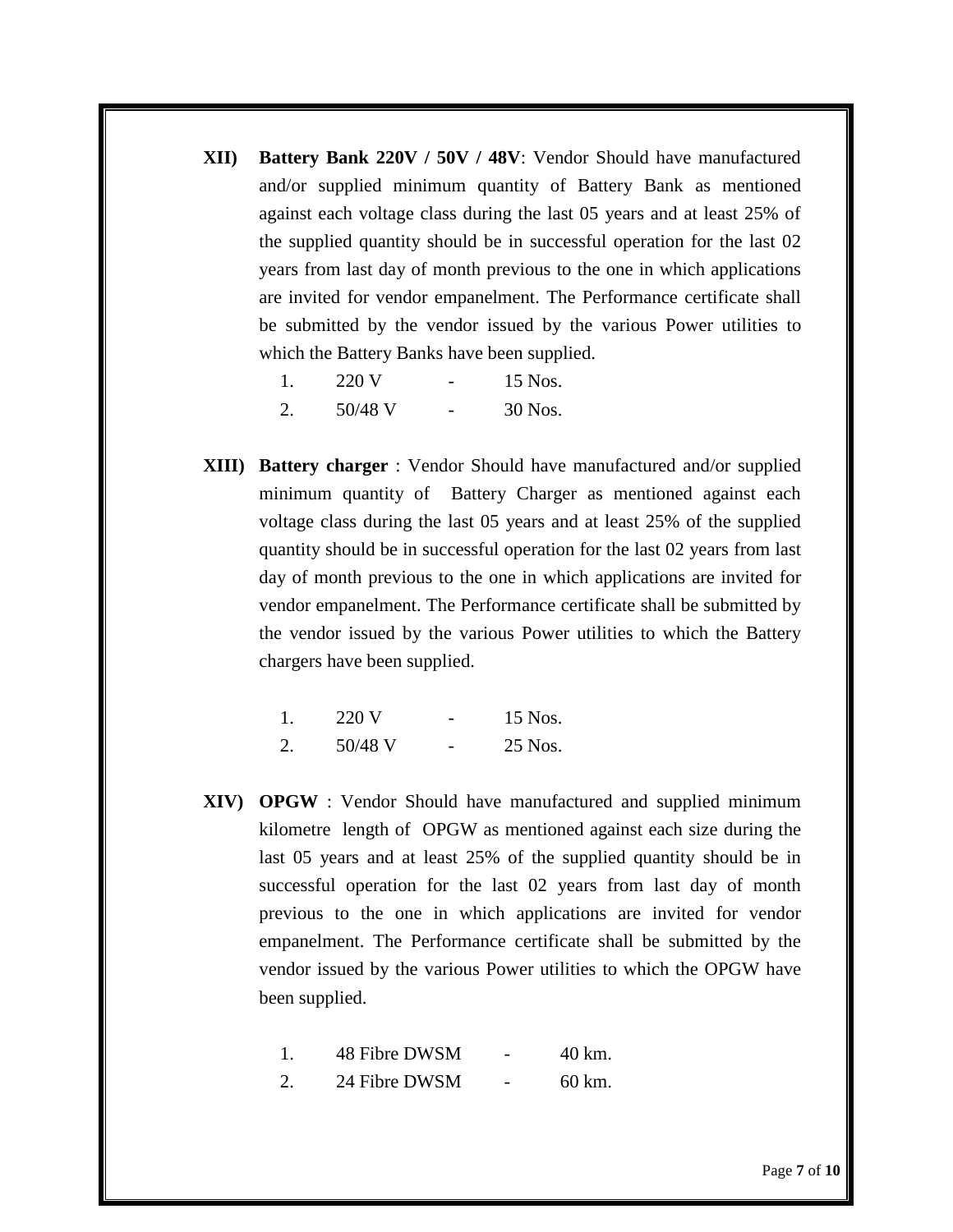- **XV) Earth Wire** (7/3.66 mm): Vendor Should have manufactured and supplied minimum 50 kilometre of Earth Wire during the last 05 years and at least 25% of the supplied quantity should be in successful operation for the last 02 years from last day of month previous to the one in which applications are invited for vendor empanelment. The Performance certificate shall be submitted by the vendor issued by the various Power utilities to which the Earth Wire have been supplied.
- **XVI) Transformer Oil (EHV Grade)** : Vendor Should have manufactured and/or supplied minimum 175 kilolitre of Transformer Oil (EHV) during the last 05 years and at least 25% of the supplied quantity should be in successful operation for the last 02 years from last day of month previous to the one in which applications are invited for vendor empanelment. The Performance certificate shall be submitted by the vendor issued by the various Power utilities to which the Transformer Oil (EHV Grade) has been supplied.
- **XVII) DG Set**: Vendor Should have manufactured and supplied minimum no. of DG Sets as mentioned against each rating during the last 05 years and at least 25% of the supplied quantity should be in successful operation for the last 02 years from last day of month previous to the one in which applications are invited for vendor empanelment. The Performance certificate shall be submitted by the vendor issued by the various Power utilities to which the DG Set has been supplied.

|    | 250 kVA, 440 V | $\overline{\phantom{0}}$ | $05$ Nos. |
|----|----------------|--------------------------|-----------|
| 2. | 125 kVA, 440 V | $\overline{\phantom{0}}$ | 15 Nos.   |

**XVIII)Clamps and Connectors** : Vendor Should have manufactured and supplied 500/300 Clamps and Connectors for ACSR/HTLS conductor respectively, during the last 05 years and at least 25% of the supplied quantity should be in successful operation for the last 02 years from last day of month previous to the one in which applications are invited for vendor empanelment. The Performance certificate shall be submitted by the vendor issued by the various Power utilities to which the Clamps and Connectors have been supplied.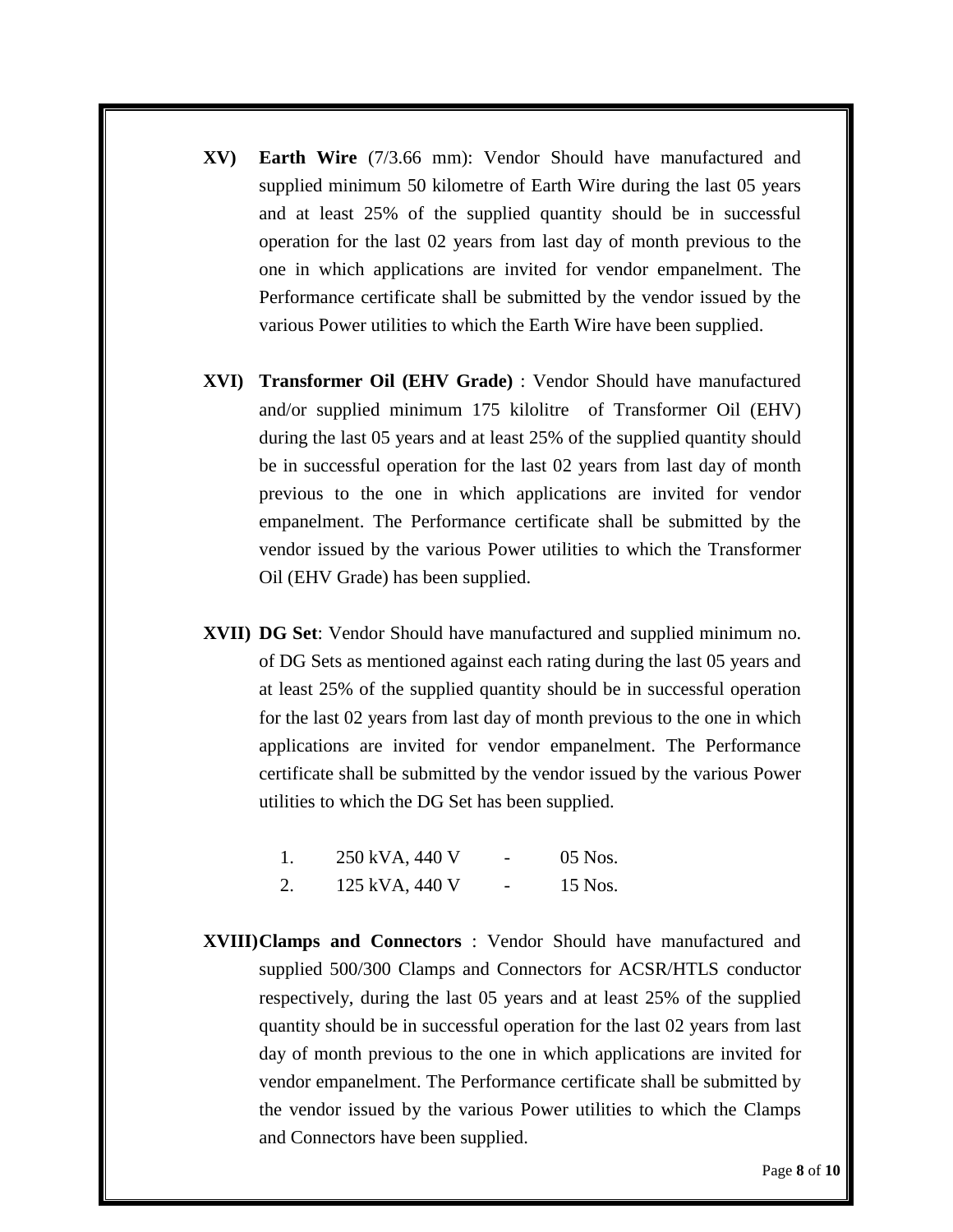**XIX) Hardware Fittings:** Vendor should have manufactured and/or supplied minimum quantity of Hardware Fittings as mentioned against each voltage class during the last 05 years and at least 25% of the supplied quantity should be in successful operation for the last 02 years from last day of month previous to the one in which applications are invited for vendor empanelment. The Performance certificate shall be submitted by the vendor issued by the various Power utilities to which the Hardware Fittings have been supplied.

| $\mathbf{1}_{\mathbf{1}}$ | 400 kV                        | 300 Nos.  |
|---------------------------|-------------------------------|-----------|
| 2.                        | 220 kV                        | 2000 Nos. |
| 3.                        | <b>HTLS Hardware Fittings</b> | 1500 Nos. |

### **Technical Experience: Electric / General Service - Category: [EE-SER / GN-SER]**

The expression of interest for Vendor empanelment can be submitted by Equipment Manufacturers/ Contractors/ Erectors/ Service Providers. Vendor should have experience of having successfully completed similar works during the last 05 years (Five years) ending last day of month previous to the one in which applications are invited, should be either of the following:

**i. Three completed supply / works of similar Category costing not less than the amount equal to 40% of upper limit of the class of empanelment**

**OR**

**ii. Two completed supply / works of similar Category costing not less than the amount equal to 50% of upper limit of the class of empanelment** 

#### **OR**

**iii. One completed supply / works of similar Category costing not less than the amount equal to 80% of upper limit of the class of empanelment.**